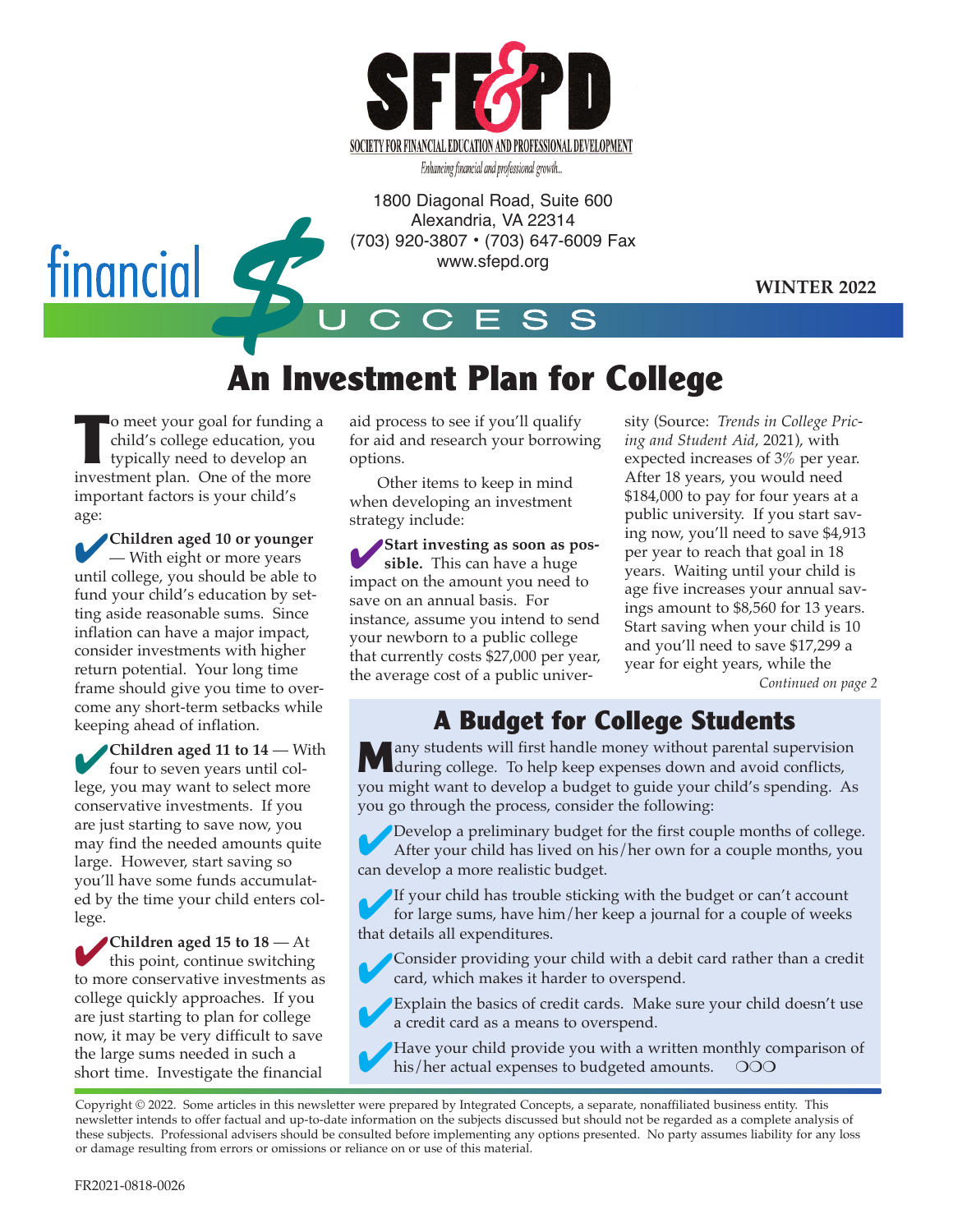#### **An Investment Plan**

*Continued from page 1*

amount grows to \$56,678 a year for three years if you wait until your child is age 15. *(These figures assume an after-tax rate of return of 8%. This example is for illustrative purposes only and is not intended to project the performance of any specific investment.)*

4**Look for tax-advantaged ways to invest.** If your earnings are tax deferred or tax free, you could end up with a much larger balance than if you had to pay taxes on earnings over the years. Take a look at section 529 plans and Coverdell education savings accounts, both of which allow tax-free distributions as long as the proceeds are used for qualified education expenses. Investigate these options thoroughly, however, since various qualifications and restrictions apply.

4**Select investments that allow periodic contributions.** You may want to make contributions on a weekly or monthly basis, so select investments that allow small contributions. You may also want the ability to automatically transfer funds from a checking or savings account to your college investments.

4**Adjust your investment mix over time.** As your child gets closer to college age, start moving investments from more aggressive ones with higher return potential to more conservative ones that will help protect your principal. This can help protect your investments from a major downturn that may occur right before your child enters college.

4**Review your progress annual-ly.** Review your investments at least annually so you can make any necessary adjustments. You may decide to change investments or increase the amount you are saving on an annual basis.

Please call your financial advisor if you'd like help with your investment plan for your child's college education. OOO

## **Assessing Your Risk Tolerance**

While investors want the highest returns possible, returns compensate you for the risks you take — higher risks are generally rewarded with higher returns. Thus, you need to assess how much risk you are willing to take to obtain potentially higher returns.

However, this can be a difficult task. It is one thing to theoretically answer questions about how you would react in different circumstances and quite another to actually watch your investments drop in value. What you are trying to assess is your emotional tolerance for risk, or how much price volatility you are comfortable with. Some questions that can help you gauge your risk tolerance include:

4**What long-term annual rate of return do you expect to earn on your investments?** Your answer will help determine the types of investments you need to choose to meet that target. Review historical rates of return as well as variations in those returns over a long time period to see if your estimates are reasonable. Expecting a high rate of return may mean you'll have to invest in asset classes you aren't comfortable with or that you may be frequently tempted to sell. A better alternative may be to lower your expectations and invest in assets you are comfortable owning.

4**What length of time are you investing for?** Some investments such as stocks should only be purchased for long time horizons. Using them for short-term purposes may increase the risk in your portfolio, since you may be forced to sell during a market downturn.

4**How long are you willing to sustain a loss before selling?**

The market volatility of the past several years will give you some indication of how comfortable you are holding investments with losses.

4**What types of investment do you own now and how comfortable are you with those investments?** Make sure you understand the basics of any investments you own, including the historical rate of return, the largest one-year loss, and the risks the investment is subject to. If you don't understand an investment or are not comfortable owning it, you may be tempted to sell at an inopportune time. Over time, your comfort level with risk should increase as you better understand how risk impacts different investments.

4**Have you reassessed your financial goals recently?** Periodically, your financial plan may need to be revamped. Otherwise, you may find you won't have sufficient resources in the future to meet your goals. Based on your current investment values, determine what needs to be done to meet your financial goals. You may need to save more, change or eliminate some goals, or delay your retirement date.

4**Do you understand ways to reduce the risk in your portfolio?** While all investments are subject to risk, there are some risk reduction strategies you should consider for your portfolio. These strategies include diversifying your portfolio, staying in the market through different market cycles, and investing consistently.

Please call your financial advisor if you'd like help assessing your risk tolerance. OOO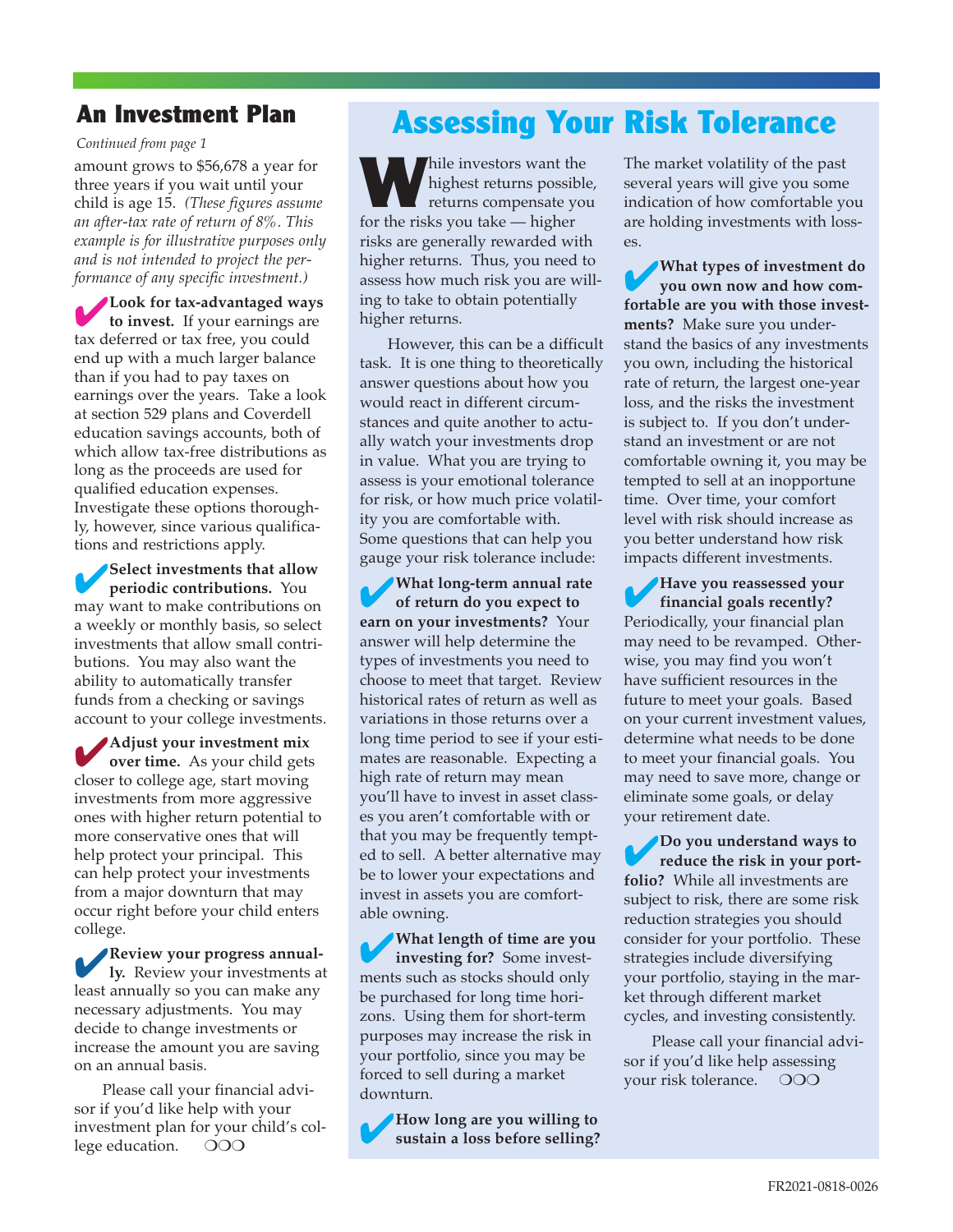**ALL**<br>ALL process of analyzing and<br>budgeting expenditures, but<br>inefficient and wasted expenditure process of analyzing and inefficient and wasted expenditures can be major impediments to accomplishing your financial goals. It is difficult to manage your money if you don't know how much you have or where it is going. Consider these steps when developing your budget:

**1. Identify how you are spending your income.** Review an annual period so you determine regular monthly expenses as well as irregular, periodic expenses, such as insurance premiums, tuition, and gifts. Much of the information can be found by examining canceled checks, credit card receipts, and tax returns. Total expenses in categories that make sense for your lifestyle. If you can't account for more than 5% of your income, take a closer look at your cash purchases. Keep a journal tracking every penny you spend for at least a month.

**2. Evaluate your expenditures.** If you find it tough to find money to save, critically review your expenditures. Consider these tips:

**Find ways to save at least 10%** of your income. Almost all expenditure categories offer potential for savings. With essential expenses with fixed amounts, such as your mortgage, taxes, and insurance, you may be able to refinance your mortgage, find strategies to help reduce taxes, or comparison shop your insurance to reduce premiums. Essential expenses that vary in amount, such as food, medical care, and utilities, can usually be reduced by altering your spending or living habits. For instance, you can actively shop for food with coupons, exercise to get in better health, or put energy saving light bulbs in the house. Discretionary expenses, such as entertainment, dining out, clothing, travel, and

## **Start Budgeting**

charitable contributions, typically offer the most potential for spending reductions. Dining out four times a week? Reduce it to two, go to less expensive places, and save the difference.

4Limit the use of your credit cards, especially if you're not paying the balance in full every month. Not only do credit card balances carry high interest charges, but credit cards tend to encourage impulse spending. Use cash or a debit card, which automatically deducts purchases from your bank account.

Resolve not to purchase impulse items or items over a certain dollar amount on your first shopping trip. Go home, think about it for a couple days, and then go back to purchase the item. Often, you'll decide you don't really need it.

Delay the purchase of large items. For example, instead of purchasing a new car every two or three years, keep your car for four or five years.

4If you're really serious about reducing expenses, consider moving to a less expensive house. Not only will you reduce your mortgage payment, but you will save on other costs.

**3. Prepare a budget to guide future spending.** You may want to start by setting a budget for a couple months, tracking your expenses closely over that time period. You can then fine tune your budget for

an annual period. Some tips to consider include:

4Don't include income in your budget that is uncertain, such as year-end bonuses, tax refunds, or gains on investments. When you receive that money, just put it aside for saving.

4Set up enough expenditure categories to give you a good feel for your spending patterns, but not so many that it becomes difficult and time consuming to monitor your progress.

4Make your budget flexible enough to handle unforeseen expenditures. Nothing goes exactly as planned, and your budget should be able to deal with emergencies. Be sure to include large, periodic expenditures, such as insurance premiums or tuition.

4Don't be so rigid that your family is afraid to spend any money. Everyone in the family should have a reasonable allowance.

4Find ways to make the savings component of your budget happen automatically. Get the money out of your bank account and into an investment account before you have a chance to spend it.

The money you have available for saving is a direct result of your spending habits. Use a budget to control your spending so you can maximize your savings. OOO

| $1 - Jun$ | $1 -$ Jul | $1-Au$ g  | $1-$ Sep         | $1-Oct$   | $1 - N$ ov |  |
|-----------|-----------|-----------|------------------|-----------|------------|--|
| 1.307,85  | 1.240,64  | 1.235,42  | 939,09           | 1.300,67  | 843,29     |  |
| 0,00      | 698,18    | 0.00      | 0,00             | 40,07     | 0.00       |  |
| 5,80      | 78,42     | 38,16     | 15.62            | 256,67    | 25,46      |  |
|           | 1.485,22  | 6.062,23  | 447,24           | 16.048.05 | 349,55     |  |
|           | 677,87    | 503.91    | 1.094,97         | 5.620,31  | 2.560,60   |  |
|           | 0,00      | 310.01    | 3.142,38         | 9.779.24  | 14.693,66  |  |
|           | 0,00      | 670.64    | 1.259,50         | 4.294,85  | 7.473,24   |  |
|           | 83,58     | 39.386,87 | 17.848,02        | 34.414,47 | 0,00       |  |
|           |           | 0,00      | 0,00             | 0,00      | 0,00       |  |
|           |           | 19.577,90 | 11.799,74        | 14.874,16 | 33.010,21  |  |
|           |           | 1.335,55  | 21,76            | 865,15    | 348,10     |  |
|           |           | 0,00      | 0,00             | 12.032,74 | 24.740.68  |  |
|           |           | .00       | 0,00             | 4.387.73  | 18.444,80  |  |
|           |           |           | 701,60           | 4.796,53  | 502.91     |  |
|           |           |           | 2.144,68         | 2.170,27  | 1.727,45   |  |
|           |           |           | <b>10.857.02</b> | ່າວ       | 0202       |  |